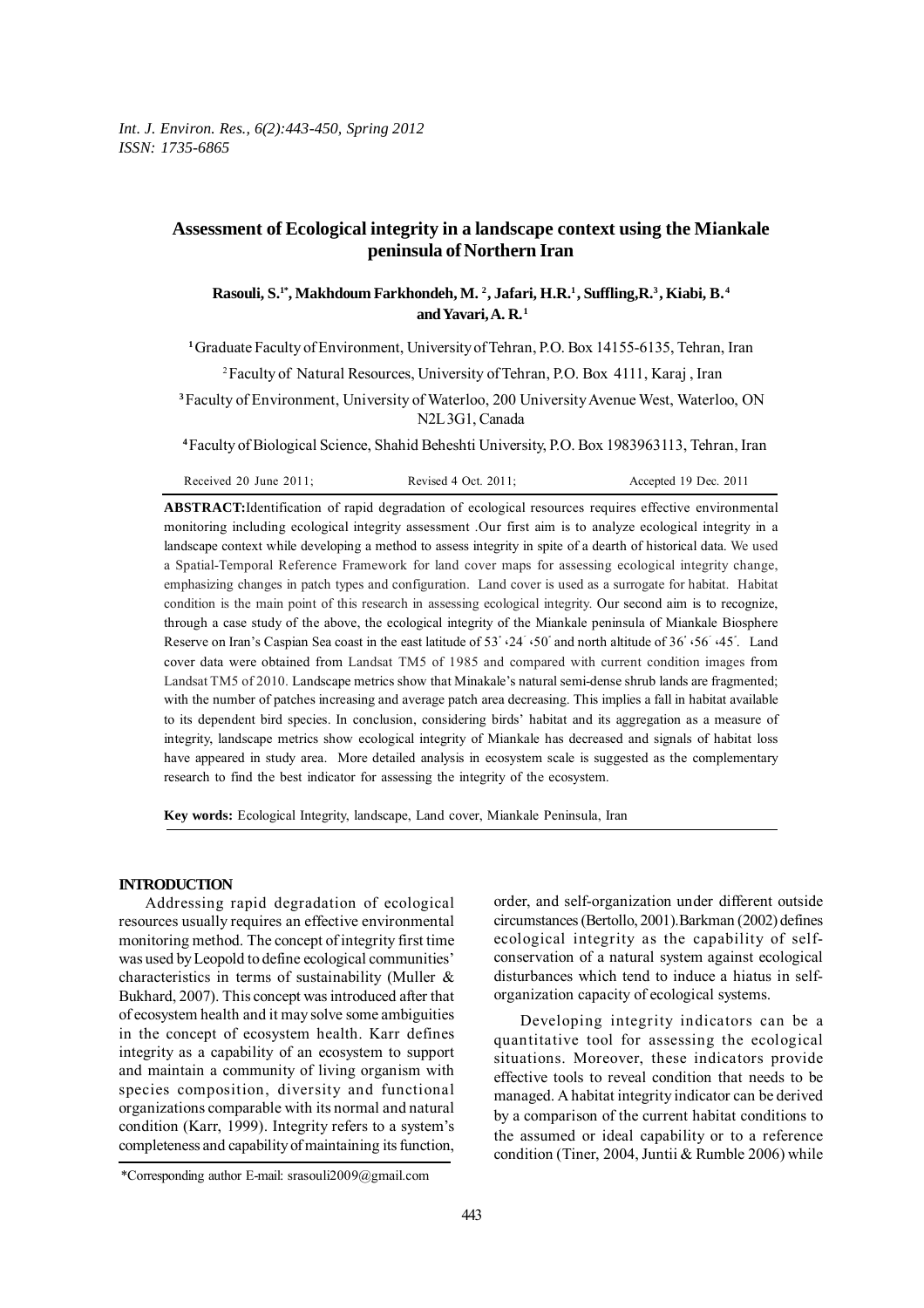necessary information is existed. Different kinds of indicators have been suggested for integrity indicators; De Boer (1983) and Zonneveld (1983) considered plants as integrity indicators. Some amphibians were regarded as integrity indicators by Fisher and Shaffer (1996), Welsh and his colleagues (1997) and Adams (1999). Finally some species of birds and mammals were considered as integrity indicators by some other scientists (Temple & Wiens, 1989, Strafield and Bleloch, 1983, Reunanen et al 2000). Karr (1981) refers to some approaches which focus on communities or guilds as indicators of ecological integrity. Indicators of ecological integrity can be found at many organizational levels including species, landscape, and ecosystem (Carignan, 2001). The aim of this study is to analyze ecological integrity of Miankale peninsula in northern Iran in a landscape context and developing a method to assess integrity in spite of a dearth of historical data which is a common situation in conserving natural areas around the world. Presenting the dynamic attribute of ecological systems is a way to approach ecological integrity issues. Understanding system integrity is related to and dependent upon knowledge about ecosystem process and transformations over time and space. Thus understanding landscape-scale dynamics can be an effective approach to assessing ecological integrity. Knowing changes in landscape patterns, we can indicate change in processes and thus in ecological stressors. Landscape pattern results from biological and physical processes acting over time, so practical information about ecological process is derived from landscape pattern. Various processes have changed over time in the peninsula: increasing level of water table, succession, transformation of natural rangelands and shrub lands to farmlands, and grazing intensity (DOE, 2002). Such changes affect habitat quality, habitat loss and eventually cause loss of ecological integrity.

#### **MATERIALS & METHODS**

The highly bio-diverse Miankale Biosphere Reserve in northern Iran is situated at the south east corner of the Caspian Sea (Fig. 1). It consists of two parts: an aquatic area consisting of the Miankale wetland and Gorgan bay, and a terrestrial part, which includes the sands pit of the Miankale peninsula, and also a few small Islands. Miankale is a suitable habitat for different kinds of wild life, especially local and migrant birds. The Miankale peninsula on the north latitude of  $53\degree 24\degree 50\degree$  and east-altitude of  $36\degree 56\degree 45\degree$ was the focus of this study. Peninsula is ecologically isolated and surrounded by agricultural activity, so this was chosen as the unit of study.

In this area of about 12200 ha there are three vegetation formations; the shrub, heath, and grassland formations. The shrub Formation is mainly *Punica granatum*, and is located in completely dry parts of the Peninsula, especially in the West. A large extent of the study area was covered by Pomegranate shrub lands and many of local birds were dependent to this habitat (DOE, 2002). Pomegranate shrub lands in Miankale peninsula can be classified in three types (Table 1):

| Table 1. three types of Pomegranate shrub lands in |
|----------------------------------------------------|
| <b>Miankale</b>                                    |

| t yp e           | Crown<br>coverage | A rea<br>(hectare) |
|------------------|-------------------|--------------------|
| Punica granatum+ | 65%               | 5079               |
| Rhamnus pallasii |                   |                    |
| -Punica granatum | 50%               | 3436               |
| Rabus per sicus  |                   |                    |
| Punica granatum  | 75%               | 1617               |

**Source: DOE, 2007**

Heath formation includes *Rubus persicus* and *Juncus aculeatus*. A variety of grasses exists among the shrubs and heaths.

Historical information on the area is scarce and there are few historical documents that describe the natural condition of Miankale (Vahid Mazandarani, 2000). These documents refer to this fact that Miankale had a very high diversity of wild life in about 85 years ago. Existence of Caspian tiger (*Panthera tigris*) as a top predator (which today is completely extinct from north of Iran) is an evidence of that high-valued diversity. Besides, documents imply observation of dense pomegranate shrub land in Peninsula and large population of different species of birds at that time (Vahid Mazandarani, 2000). Despite of formal recognition as a biosphere reserve (MAB, 1976) and current significance for migrating water fowl and protected local birds such as Iranian pheasant, the protection of the area remains tenuous.This ecologically valuable ecosystem is subject to anthropogenic disturbance and some signs of dysfunction have appeared due to different disturbance factors notably over -grazing that is one of the most destructive process ( DOE ,2002)that affect habitat quality of this area .This trend will influence the ecological sustainability of the Punica shrub lands and other ecological systems. Considering overgrazing as a major disturbance factor, and the ecological isolation of the upland communities of the Miankale Peninsula, this area is large enough for considering home range of many wildlife species, especially bird species related to pomegranate community.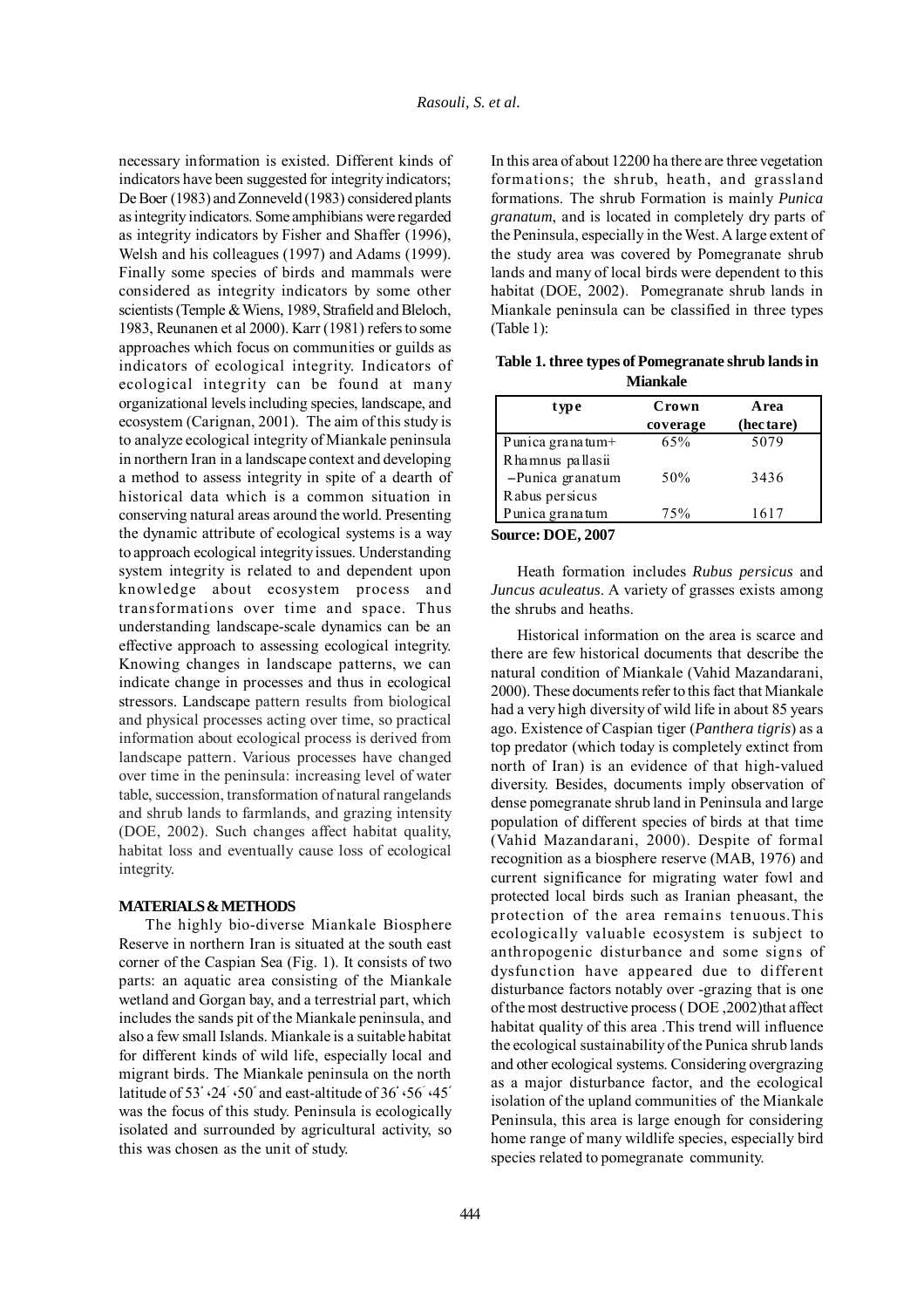

**Fig. 1. Location Map of Miankale Peninsula derived from Landsat TM5 scenes of 2010**

Land cover maps show spatial distribution of ecological attributes so allowing analyzing ecological process and patterns of biological diversity (Turner *et al.,* 2003). Analyzing of habitat quantity and configuration in parks and protected areas is thus possible using land cover maps (Parmenter *et al.,* 2003). For change detection we used visible and (near) infrared bands in Landsat TM5 30m resolution images, recording spectral changes between similar pixels as a surrogate of land cover change. Regarding the main role of time in the perception of environmental changes, time scope of the study is about 25 years from 1985 to 2010.The results constitute a basic requirement for assessing ecological integrity at landscape scale.

One of the most difficult parts of this kind of research is the insufficiency of reliable and accurate data concerning the natural and intact condition of the study area; we were obliged to consider the seminatural condition as our reference state. Reference land cover data were obtained from Landsat TM5 of 1985(the best available consistent satellite images). Images were classified after the normalization process. Landsat TM5 of 2010 was the basis for estimating the current condition. A supervised classification was conducted using maximum likelihood estimation.

*Quantifying habitat integrity***:** A habitat perspective has been used to assess integrity of Miankale peninsula. Temporal changes in quantity and suitability of this habitat should be reflected in any index of integrity. Miankale peninsula is well known for supporting various migrant and resident bird

populations. Changes in the bird populations can be viewed as a surrogate for changes in habitat conditions (Recher & Serventy, 1991). Communities of local birds have been regarded as the focal indicator of habitat integrity in this research. Pheasant (*Phasianous colchicus*) is considered as representative of the focal indicators of habitat integrity. Pheasants are large, conspicuous, and vocal and live mainly on the ground (McGowan & Garson, 1995) and strongly dependent to pomegranate shrub lands of Miankale from habitat point of view in the study area (DOE,2007).Shrubby cover is often the most productive habitat type for this bird in terms of successful and hatched nests (Robertson, 1996). The pressure of overgrazing in the region is causing habitat loss which is a great threat to the birds' population. Heavy grazing destroys the value of Punica areas for nesting, brood-rearing, and general cover. Prolonged or heavy browsing of the woody plants can eventually reduce or eliminate cover value for dependent birds (DOE,2007) .Hunting by local residents also threatens the population in the study area (DOE,2007).The spatial arrangement of habitat types influences the home range of pheasants. The home range size of pheasants varies throughout their range due to differences in climate, land cover and etc. Changing land cover is one of the most important restricting factors in pheasant's population in Miankale. The home range of the pheasant is normally within about 1600 meters of the hatching site. Daily range seldom exceeds 800 meters (NRCS, 2002). Whether woody or herbaceous, some type of cover with vertical structure is necessary to conceal pheasants from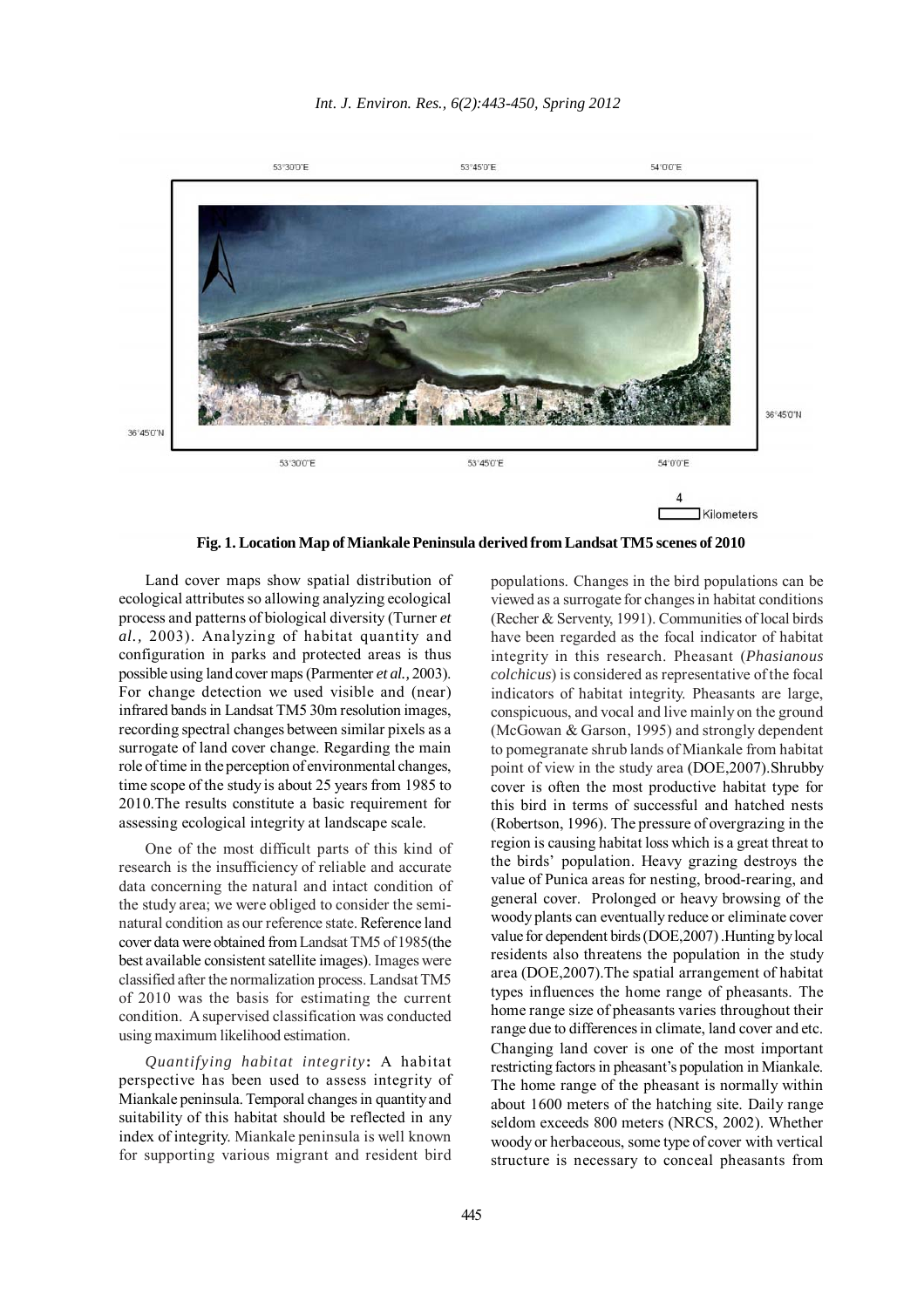predators and provide escape habitat if detected (Leif, 2005).

Previous researchers (Fraser *et al.,* 2003) showed habitat fragmentation can be used as a stress indicator to assess ecological integrity. Considering this previous finding, by making a grid file, habitat integrity changes were addressed by preparing a class properties file of land cover classes, and calculating selected metrics in FRAGSTATS. The following metrics were used:

Patch Richness (PR), Class Area Proportion (CAP); characterizing the overall evenness diversity of a landscape (Botequilha et al, 2006); Patch Number (PN); showing total number of patches per land cover and Patch Density (PD) that especially demonstrates degree of habitat subdivision. Area-Weighted Mean Patch Size (Area\_AM) and Area- Mean Patch Size (AREA\_MN); appropriate indicators in measuring patchiness, Radius of Gyration (GYRATE); shows how far across the landscape a patch extends and measures patch connectivity. Any change in GYRATE has a direct relationship to organisms' freedom of movement across the landscape. Contagion; which is integral to landscape pattern and relates to the level of habitat fragmentation (Botequilha *et al.,* 2006) and elimination of habitat value for some species.

### **RESULTS & DISCUSSION**

Fig. 2 shows the classified land cover maps of the study area in two different years (1985 and 2010). The number of patch types increased from six classes to seven classes from 1985 to 2010. The new class resulted from transformation of dense shrub lands of Pomegranate to the low-dense shrub lands.

As Shown in part (a) vast areas of the peninsula were covered by semi-dense shrublands. Comparing part (a) and (b), reduction in area of semi-dense shrub lands and emerging of areas of low dense shrub lands is observable. Also vast areas of rangeland in 1985 have changed to sandy lands mainly due to pressure of overgrazing (DOE, 2007). There was a considerable coverage of rangeland in 1985 that has changed to other land-covers. Those range-lands in some parts transformed to sandy or bare-lands. But in other parts they are replaced by the pomegranate shrub lands with low density because of natural succession processes. Wetland vegetation had a greater coverage in surrounding of the peninsula. But increasing of the water table causes a decline in wetland vegetation. There were some patches of agriculture in both years 1985 and 2010.So there is not an observable change in agricultural patches from the past up to now.

Table 2 shows briefly the results of FRAGSTAT analysis. Result of CAP and PLAND as area metrics showed the class area proportion of semi-dense shrublands is decreased from 6054.21 ha to 2892.96 ha. PLAND metrics showed such decline in area of shrub lands from 5794 ha to 2768 ha as well. In contrast these metrics showed the emergence of low dense shrub-land patches as a new type of class in land cover map. Besides, these metrics showed decline of wetland vegetation since 1985 to 2010 that is because of increasing of Caspian Sea water. Area of sand dune based on CAP metric is increased from about 2170 ha to about 2537 ha .PLAND shows an increase of about 0.4 % in Sand-dune areas.

Metrics of Patch number (PN) showed that there was a reduction of shrub lands patches from 182 to 149, as well as decreasing of their area. In fact, these patches are being divided. Field surveys demonstrated that this is mostly from clear cutting and anthropogenic fire and transformation to agricultural land. Number of sandy patches decreased from 497 to 424 whereas related area metric (PLAND) showed an increase in area of such patches. So decreasing of the patch numbers is because of aggregation of sandy areas due to loss of shrub-lands. The number of water patches decreased while their area has increased .That is because of increasing of water table. The number of rangeland patches increased from 425 to 506. This increase is parallel with declining of the area of these patches. That is a reason of rangeland division. Results of PD metric are similar to PN metric. Average patch area of shrub lands (Area\_AM) was reduced from 1780.26 ha in 1987 to 910.95 ha in 2010. Using AREA\_MN as a complementary metric that is weighted by patch area, we detected that most shrub land patches are relatively large but there are also some

Area AM of sand-dune patches shows again an increase in average area of sand-dune from 189.45 ha to 299.36 ha. Area\_MN metric proves the increase in mean area of sandy patches.

small patches among them.

GYRATE\_AM showed decreasing connectivity (from about 5475 ha to about 2461 ha ) in the focal habitat of semi-dense shrub land and consequent habitat loss for the focal species of birds , but the connectivity of sandy patches based on result of this metric increased from 568.68 ha to 2591.55 ha.

CLUMPY metric as a Contagion one does not show considerable change in Semi-dense shrub lands, but rangeland-patches show decline in this metric. That is because some parts of rangelands changed to sandy lands due to overgrazing**.** Additionally, as mentioned there was an opposite process of succession from rangeland to low dense shrubby land.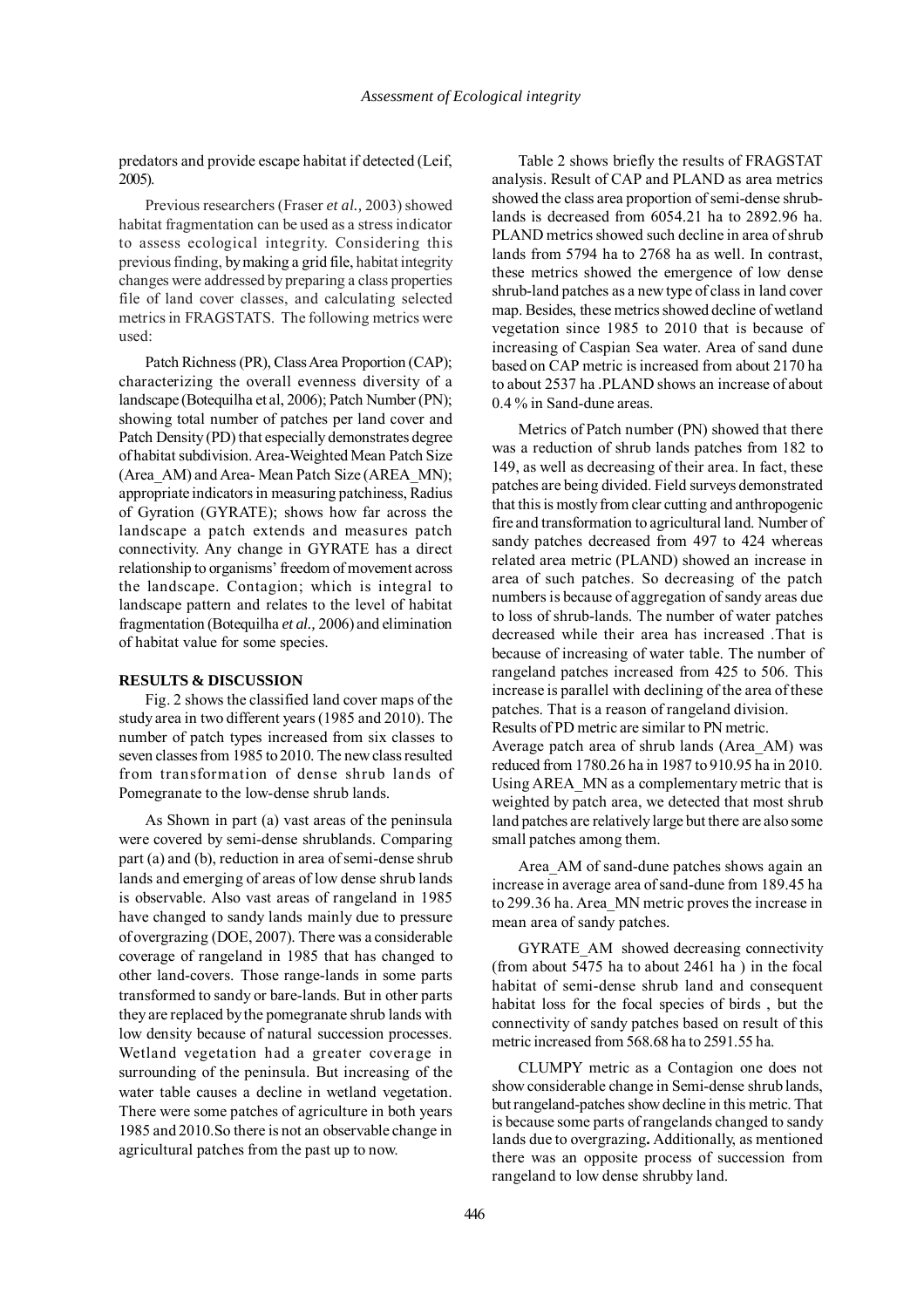

**a)land cover classification of 1985**



**Fig. 2. Land cover classifications of Miankale Peninsula derived from (a) 1985 and (b) 2010 Landsat TM5 data**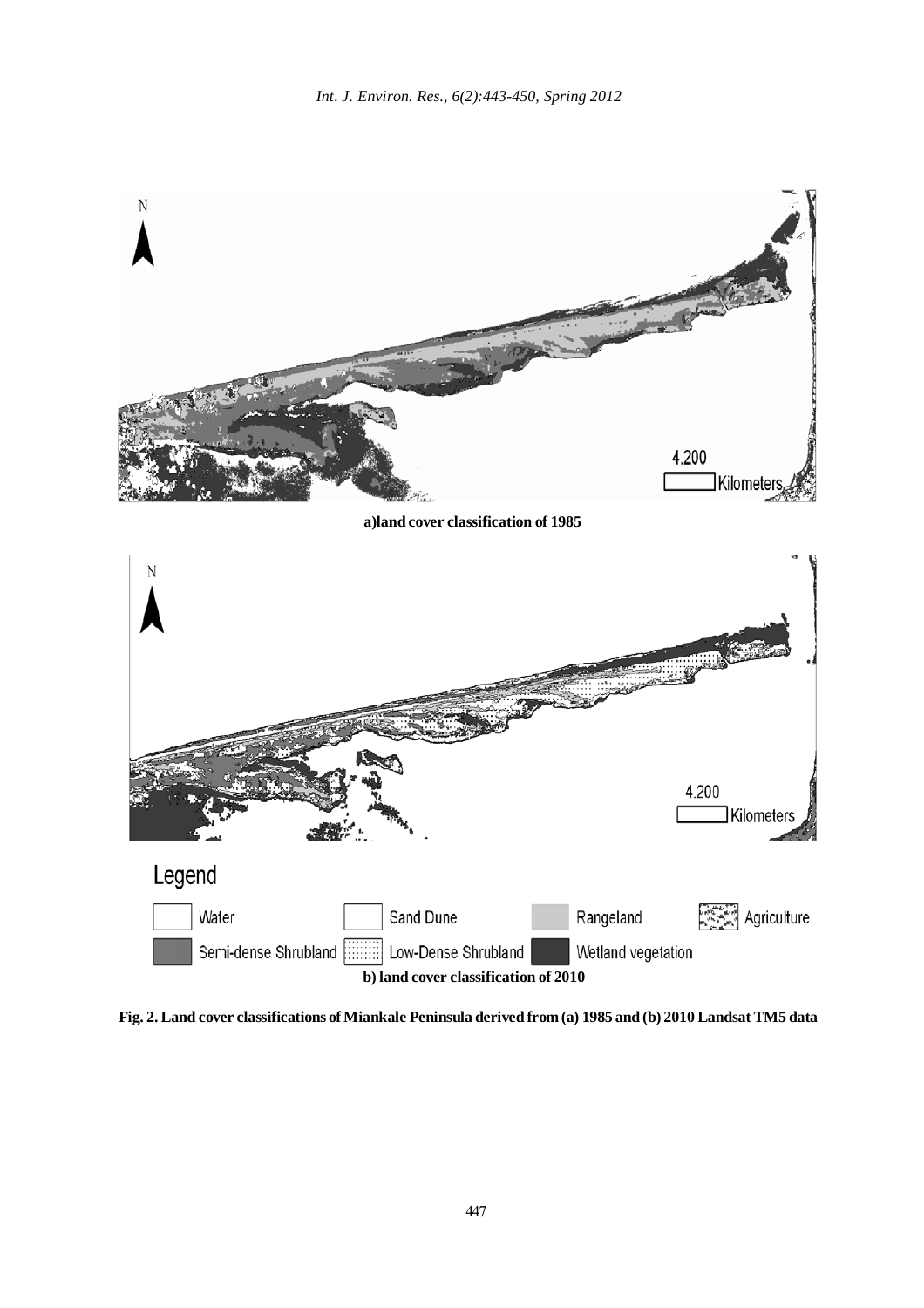| <b>LAND COVER</b><br>TYPE   | Year | water     | vegetation<br>wetland | <b>Sand Dune</b> | Semi dense<br>rangeland | Semi dense<br>shrub land | Agriculture | Low dense<br>shrub land |
|-----------------------------|------|-----------|-----------------------|------------------|-------------------------|--------------------------|-------------|-------------------------|
| $\mathbf{CAP}(\mathbf{ha})$ | 1987 | 80018,1   | 9975,51               | 2170,53          | 5542,1                  | 6054,2                   | 729,45      |                         |
|                             | 2010 | 85238,0   | 5914,44               | 2537,55          | 2097,81                 | 2892,96                  | 630,09      | 5179,14                 |
| PLAND <sup>(%)</sup>        | 1987 | 76,5798   | 9,5469                | 2,0773           | 5,304                   | 5,7941                   | 0,6981      |                         |
|                             | 2010 | 81,5753   | 5,6603                | 2,4285           | 2,0077                  | 2,7686                   | 0,603       | 4,9566                  |
| N                           | 1987 | 1076      | 453                   | 497              | 425                     | 182                      | 105         | $\bullet$               |
|                             | 2010 | 87        | 334                   | 424              | 506                     | 149                      | 198         | 313                     |
| Eq                          | 1987 | 1,0298    | 0,4335                | 0,4756           | 0,4067                  | 0,1742                   | 0,1005      | $\bullet$               |
|                             | 2010 | 0,0833    | 0,3196                | 0,4058           | 0,4843                  | 0,1426                   | 0,1895      | 0,2996                  |
| Area_MN (ha)                | 1987 | 74.3663   | 22.021                | 4.3673           | 13.0403                 | 33.2649                  | 6.9471      | $\bullet$               |
|                             | 2010 | 979.7472  | 17.7079               | 5.9848           | 4.1459                  | 19.4158                  | 3.1823      | 16.5468                 |
| Area_A $M(ha)$              | 1987 | 77043.581 | 3803.193              | 189.4518         | 2501.852                | 1780.256                 | 79.4599     | $\bullet$               |
|                             | 2010 | 84952.989 | 1499.318              | 299.357          | 208.1182                | 910.9491                 | 40.2387     | 846.3591                |
| <b>GYTARE_AM</b>            | 1987 | 15198.620 | 4440.836              | 568.6800         | 6815.216                | 5475.130                 | 532.3305    |                         |
| (ha)                        | 2010 | 15663.302 | 3203.733              | 2591.550         | 2301.733                | 2461.293                 | 291.1705    | 2390.102                |
| <b>CLUMPY</b>               | 1987 | 0.9748    | 0.9024                | 0.8402           | 0.9194                  | 0.9192                   | 0.8812      | $\bullet$               |
|                             | 2010 | 0.8994    | 0.9002                | 0.8346           | 0.8036                  | 0.906                    | 0.8393      | 0.8393                  |
|                             |      |           |                       |                  |                         |                          |             |                         |

Table 1. Results FRAGSTATS analyses of Miankale peninsula landscape in 1987 and 2010 **Table 1. Results FRAGSTATS analyses of Miankale peninsula landscape in 1987 and 2010**

448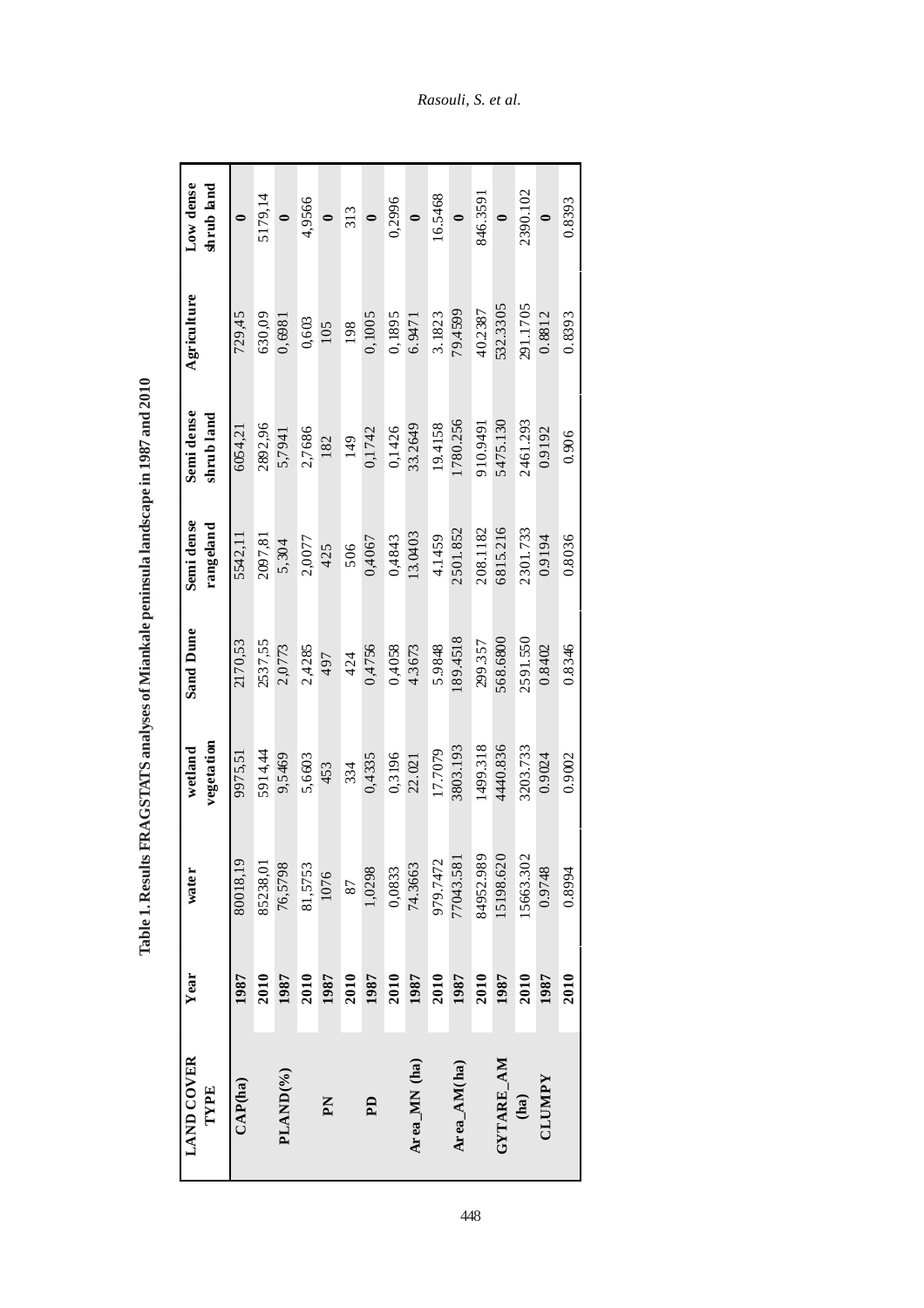## **CONCLUSION**

Natural and anthropogenic factors such as overgrazing, fire, transformation of shrub land and range lands to farm land, influence loss of shrub land habitat in Miankale. These factors caused change in habitat area and consequently the resilience of the area may be compromised and it does not recover from stresses. The declining in patch density of Pomegranate shrub lands due to overgrazing added a new patch type; low dense shrub land, to the Miankale peninsula landscape. Results of previous birds census (DOE, 2007) show populations of pheasants in peninsula have declined from the past. Results of this study demonstrate this decline might be habitat related. Pheasants need shrub land habitat (NRCS, 2002), so if Punica shrub land has declined this can be an indicator of loss of habitat for these birds and also an indicator of loss of integrity of the peninsula. Therefore, in attempting to define changes in integrity for Miankale, we shall use Punica landscape metrics as an indicator of ecological integrity. An increasing in Caspian Sea level (DOE,2002)has been a natural influence on water table, changing the landscape composition and configuration in the lower parts of the Miankale peninsulas (as well as in the neighboring Gorgon Bay). It caused a decline in area of aquatic vegetation in Miankale wetland which is a productive habitat for many migrant birds. AREA metrics demonstrate that large shrub land patches still remain in the study area but the high variance in area of these patches shows that there are some small patches of shrubs among them. That might be a signal of increasing fragmentation because of increasing trend of human interference. Fragmentation can be considered as an index of landscape scale ecological integrity. It reduces the size of nesting patches and increases the amount of edge, thus altering ecological interactions (Andren, 1995). Small patch size and associated edge effects negatively affect reproduction of many species of birds (Duebbert and Kantrud 1974, Burger et al. 1994, Paton 1994, Andren 1995, Pasitschniak-Arts and Messier 1995). The results of AREA–AM and AREA\_MN also show semi-dense shrub land is fragmented because the number of patches and average patch size area of the semi-dense shrub land decreased. Fragmentation and reduction of semi dense shrub land show the fall in habitat available to its dependent bird species. In addition, connectivity of Pomegranate shrub land patches decreased based on the result of GYRATE metrics. This reduction affects movement of wild life among shrub land patches.

In conclusion, landscape metrics over the 1987- 2005 periods demonstrate increasing trend of shrub land patches fragmentation on the Miankale peninsula. Comparing two land covers shows the changes were mostly within patch differences that is a signal of habitat loss in study area. So in dearth of reliable historical data about a natural area, old satellite images can help to make a view to the past condition. Habitat condition can be analysed by preparing land cover maps and use of landscape metrics. Considering birds' habitat and its fragmentation as a measure, landscape metrics show ecological integrity of Miankale has decreased. More detailed analysis in ecosystem scale is suggested as the complementary research to find the best indicator for assessing the integrity of the ecosystem and its quantified level of decline.

### **ACKNOWLEDGEMENT**

Correspondent author specially thanks Department of Environment, school of planning at university of Waterloo for providing the opportunity for conducting this research. I appreciate Professor Marie-Josee Fortin from university of Toronto for her valuable comments on result of this research. Also I thank Mike Lackner from university of Waterloo for his technical help in remote sensing materials of this research.

#### **REFERENCES**

Adams, M. J. (1999). Correlated factors in amphibian declines: exotic species and habitat change in western Washington. J. Wild. Manag., **63 (4)**, 1162–1171.

Andren, H. (1995). Effects of landscape composition on predation rates at habitat edges. (In L. Hansson, L. Fahrig, and G. Merriam (Eds.), Mosaic landscapes and ecological processes (pp. 225- 255). London: Chapman & Hall.

Bertollo, P. (2001). Assessing landscape health: A case study from Northeastern Italy. Environmental Management, **27 (3)**, 349-365.

Botequilha Leitao, A., Miller, J., Ahern, J. and McGarigal, K. (2006). Measuring landscapes, a planner's handbook. Washington : Island press.

Burger, L. D., Burger, L. W. and Fahborg, J. (1994). Effects of prairie fragmentation on predation on artificial nests. Journal of Wildlife Management, **58 (2)**, 249-254.

Carignan, V. and Villard, M. A. (2001). Selecting indicators to monitor ecological integrity: A review. Environmental Monitoring and Assessment, **78 (1)**, 45-61.

De Boer, T. A. (1983).Vegetation as an indicator of environmental changes. Environ. Monit. Assess., **3 (3-4)**, 375–380.

DOE, (2007). Iran Department of Environment, Management plan of Miankale wildlife Refuge. Ravanab Consultant.

DOE, (2002). Iran Department of Environment, Comprehensive management plan of Miankale wildlife Refuge and biosphere Reservoirs. Royan Consultant.